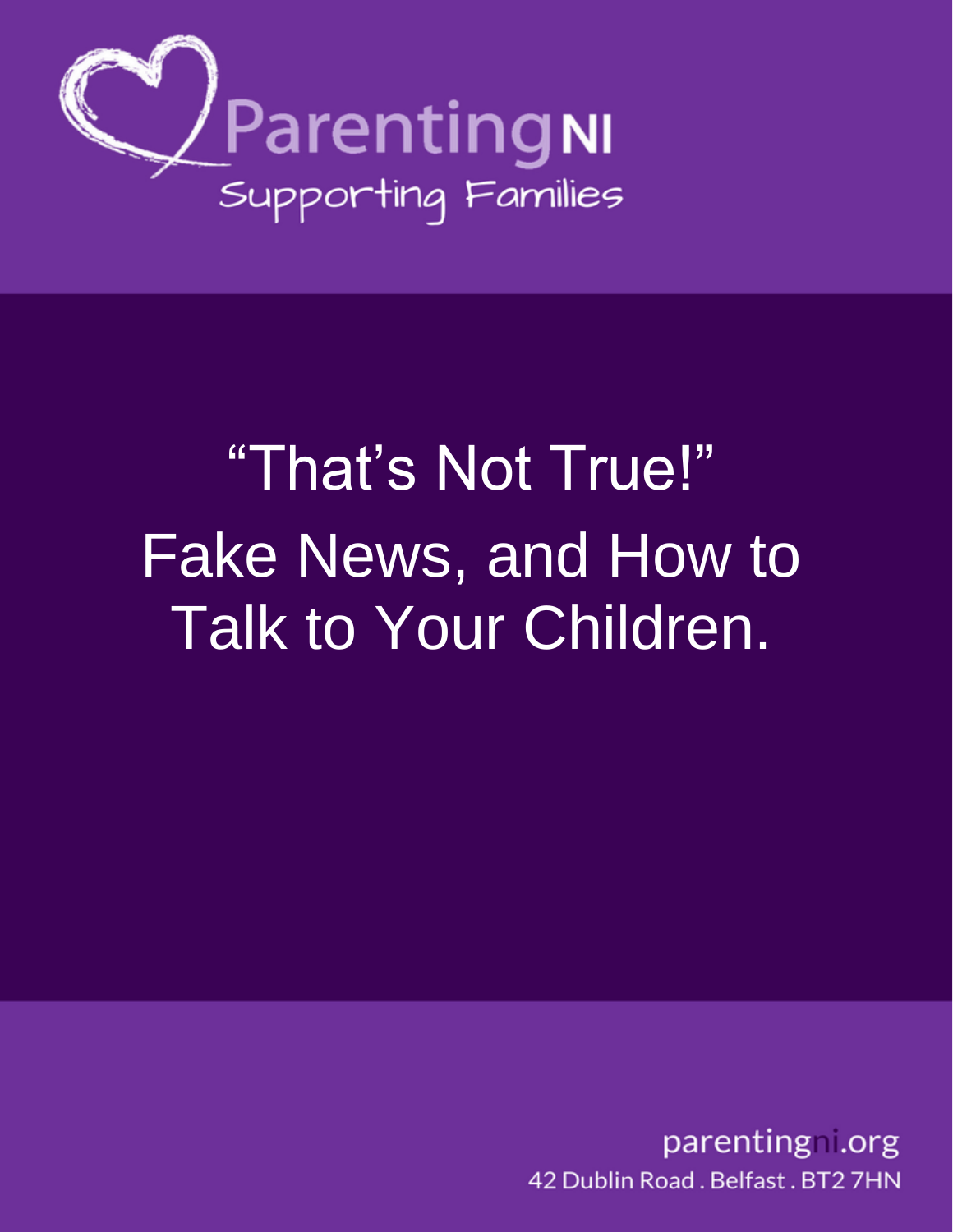

## **Introduction**

"Fake News" is a type of journalism that is written to deliberately misinform readers, usually in an attempt to convince them to support or denounce a cause. Despite the term only becoming popular in the last 18 months, this is not a new phenomenon. Parents who were alive during the Cold War will remember regular pronouncements from the Communist bloc regarding seemingly miraculous economic or political progress, despite the obvious issues those countries were facing. However, with the advent of the digital age, the issue of media literacy – being able to tell what is real and what isn't – has become uniquely challenging.

Every day people are bombarded with a seemingly endless stream of "fake" or "questionable" news. Adults may be able to know that a story from a mysterious website based in Macedonia (which was legitimately the epicenter of a ["fake news" storm\)](http://www.bbc.co.uk/news/magazine-38168281) claiming that Donald Trump has called for tanks to storm Belfast's streets. However children, particularly young children often lack the critical thinking skills that are needed to sift truth from fiction.

Around a quarter of 8-15 year olds believe that Google authenticates search results, and that if a site is listed in search results that means it is trustworthy (OFCOM, 2017). A study in Australia also noted that fake news has a particularly damaging effect on children, suggesting that violent content pretending to be news can "normalise" such content and behaviours in children.

Therefore, it is essential that children are talked with regarding what is fake and what is real news content. Parents are best placed to do this and there are a number of ways that they can help combat the impact. This report will look at how serious the "Fake News" problem is in Northern Ireland, then it will look at the types of fake news that a child or young person might be exposed to and finally how best to combat them.

## **How big is our "Fake News" problem?**

Firstly, it is important to lay out what this report is defining as "fake news". This is because the term has been coined by a number of groups of people like politicians, journalists and members of the public. It has become a sort of catch-all to undermine any news story or research that doesn't align with their personal viewpoint. Here is an example of what *may* or *may not* be fake news:

*"MPs refuse to recognise that animals feel pain or emotion in Brexit bill vote" (Independent, 2017)*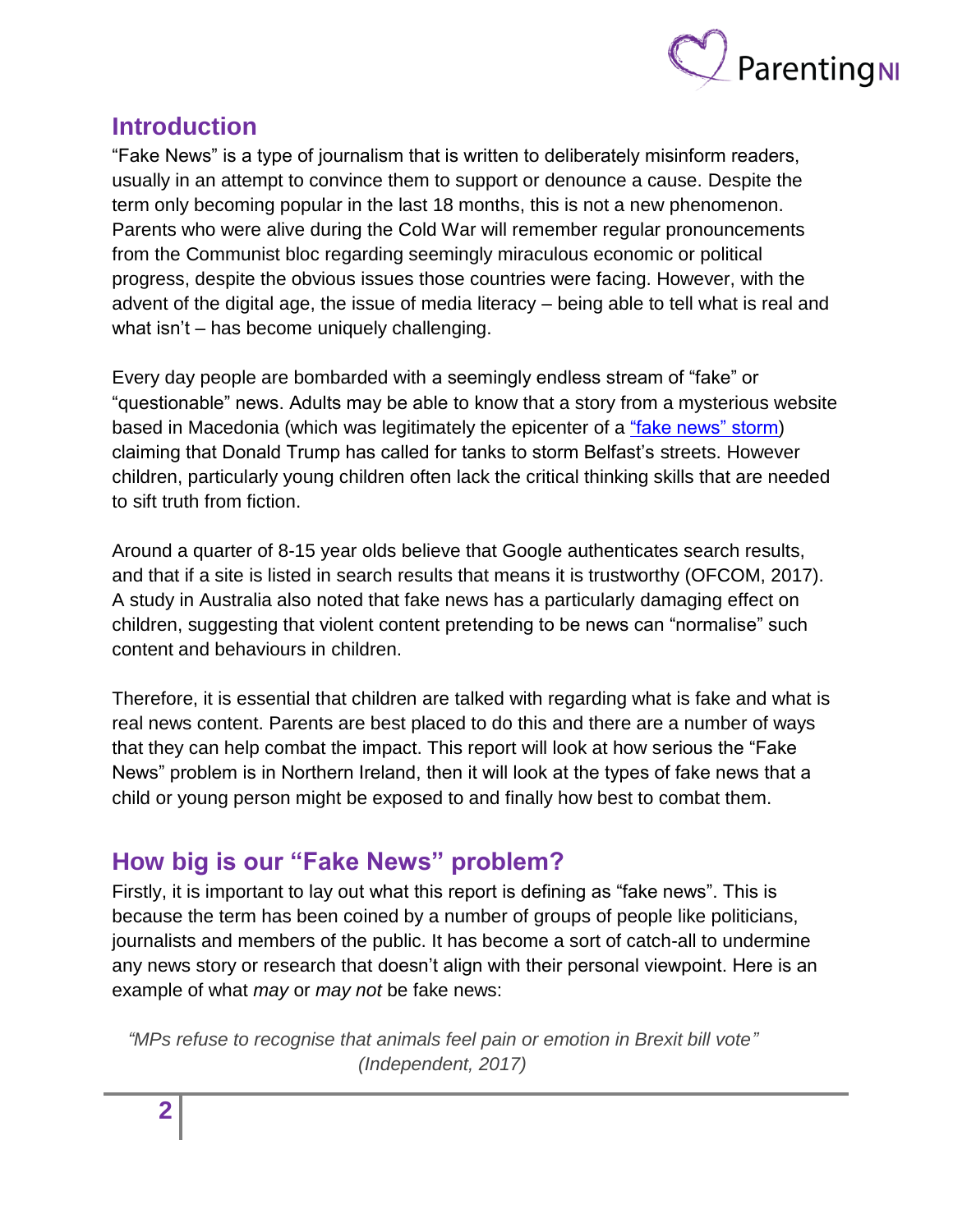

This headline would be particularly shocking for anyone – but the impact on a young person who cares about animal rights might feel genuinely distressed upon reading it. In the article, it suggests that the government has refused to recognise that animals feel pain or emotions and less-than-subtly suggests that when we leave the EU animal rights will suffer.

However, this headline from the Guardian, suggests the exact opposite:

*Gove says UK law will specifically recognise animal sentience (Guardian, 2017)*

Even an adult would struggle to keep on top of the "real truth" here, and the constant row of opposing sides accusing each other of being curators of "fake news" only makes this harder for young people. Because of the complex nature of what constitutes "fake news" and what is in reality just stories or ideas we don't agree with, it is almost impossible to quantify exactly how much "fake" news young people and children see.

What we do know is that it is serious enough to be an issue. For example, a video posted regarding the Grenfell Tower disaster which erroneously claimed that 42 people had died in one room was seen by 6.6 million people (BBC, 2017). If your child or young person is a user of social media, then there is a high likelihood of them being exposed (in one way or another) to this type of "fake" news.

## **Types of Fake News**

There are many types of fake news – Politifact, a US-based fact checking website lists three main types:

#### **Parody or Joke sites**

Arguably the least harmful of "Fake News" sites, most of these announce fairly prominently that they are not intended to be real stories. The exact purpose varies – for some, it is simply to amuse or entertain an audience. For others, it is intended to annoy or "troll" a certain section of society. Examples are listed below:

["47 Screaming Babies Surround Man In Local Starbucks"](http://waterfordwhispersnews.com/2018/02/07/47-screaming-babies-surround-man-in-local-starbucks/) - (Waterford Whispers News)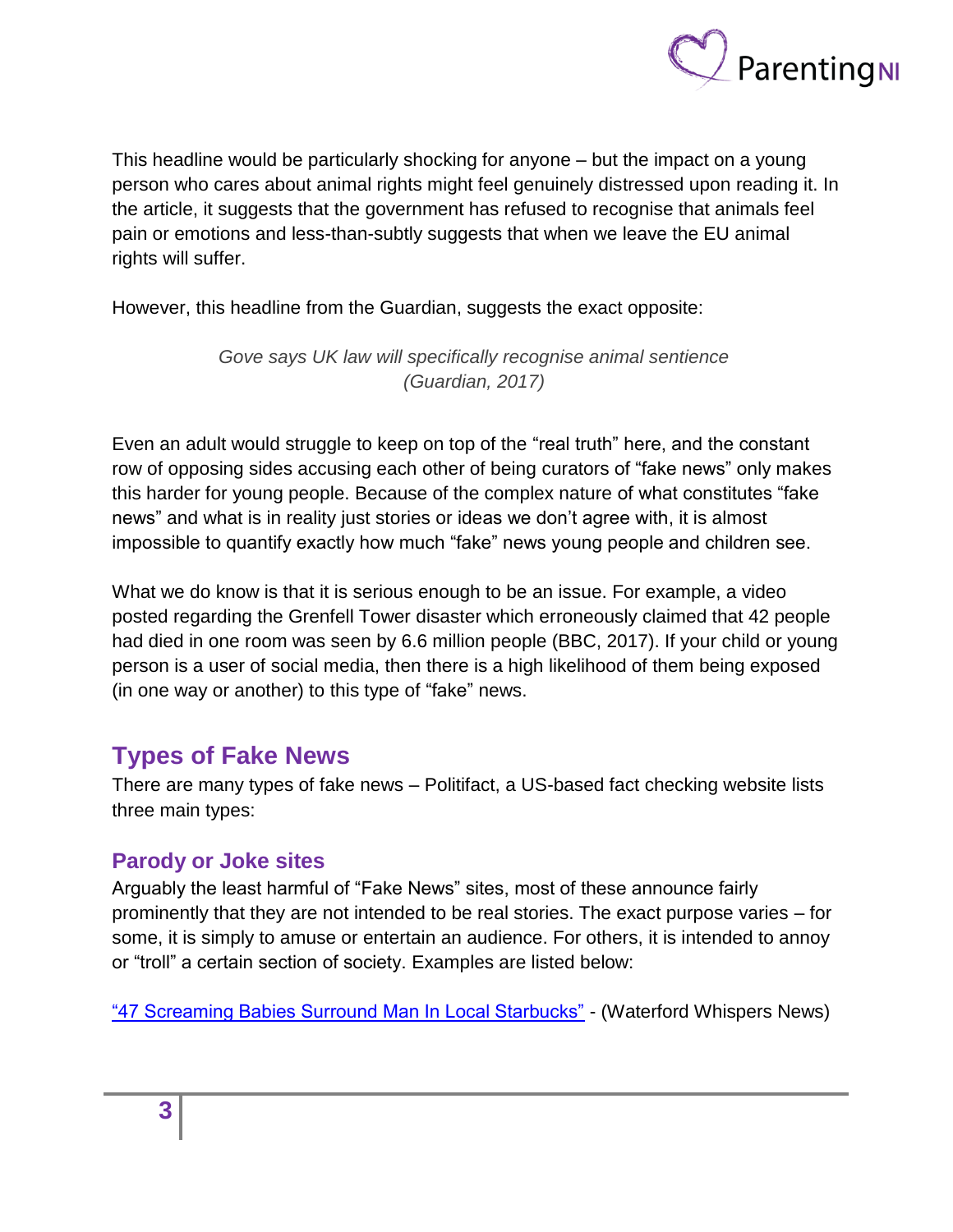

["'What About You, Are You On My Team?' Trump Asks George Washington Portrait"](https://politics.theonion.com/what-about-you-are-you-on-my-team-trump-asks-george-w-1822658745) – (The Onion)

["Putting a car into outer space cheaper than parking it in London, SpaceX confirms"](http://newsthump.com/2018/02/07/putting-a-car-into-outer-space-cheaper-than-parking-it-in-london-spacex-confirms/) – (Newsthump)

As we can see the humour on these websites and sources is subjective. While adults could identify these stories are satire, children and young people may struggle. Overall, the object of most of these websites is not to mislead or confuse, but to at worst cause some annoyance.

#### **News Imposter Sites**

These "fake news" stories make up the bulk of the fake news on the internet. Often, they are generated with deliberately provocative titles, to encourage click-though and generate money for ads.

This type of fake news will be very familiar to you if you read real news on the internet often. Below the main story, and regularly camouflaged as real "related stories" are a list of seemingly alarming news stories. For example, this "story" alleging the singer Beyoncé "admitting" to being part of a global conspiracy:



There was an explosion of these stories in the wake of the Brexit referendum and the election of Donald Trump. As we can see, they attempt to take on the appearance of legitimate news stories. They often take on almost-plausible names, other times they are a jumble of almost random words. A link was not provided to this particular story, but it and many like it can be found on Facebook or Twitter.

Again, an adult thinking critically would realise that this source was untrustworthy, but a child or young person could easily be tricked. In addition, the most common place to see these aside from as ads are as shared stories on social media. The reactions and seeming endorsement by others (who may be real, or may be bots) add another layer of credibility to these otherwise unlikely stories.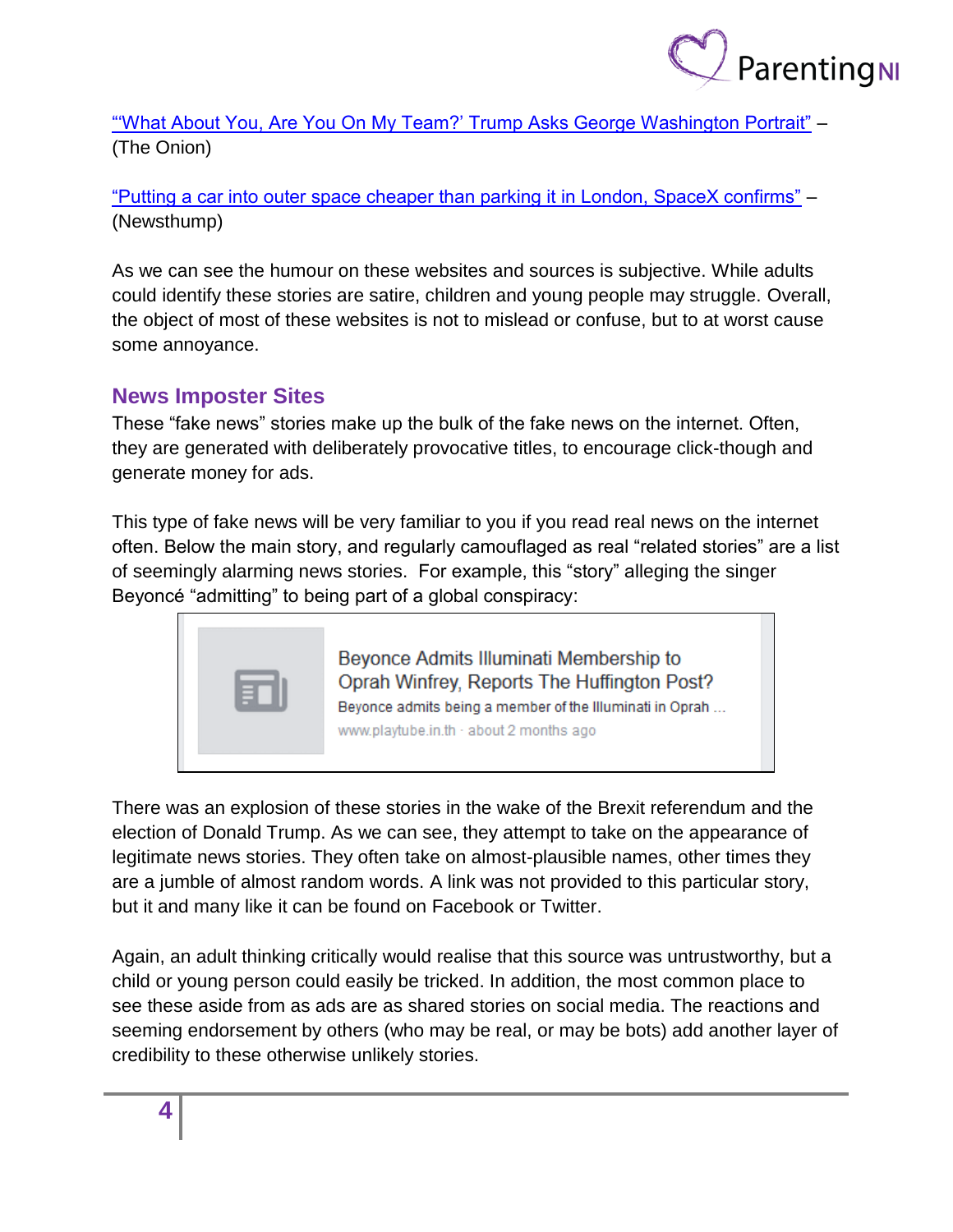

#### **Fake Stories on Real Sources**

This third and final type of fake news is perhaps the most insidious of all. These stories are fake, but usually contain a grain of truth in order to trick otherwise reliable news websites to carry them. The purpose of such stories varies – sometimes it is a prank, others seek to influence the debate around an issue but they undermine the trust in all news sources.

An example of this was in 2011, when the BBC news website carried a rather disturbing article claiming that a Jewish rabbinical court in Israel has "condemned a stray dog to death by stoning". Of course, this story was in fact nonsense, but it was posted (and then, quickly redacted and apologised for) on the BBC News Website.

These sorts of stories are the most difficult for parents to safeguard children and young people against. Because one of the most reliable ways to dismantle fake news is by checking reliable news sources. It is also difficult to provide links to examples, as reputable sites often remove fakes stories once the mistake is noticed.

## **How to Talk to Children & Young People about Fake News**

The good news about Fake News is that something can be done about it. The even better news is that the skills needed to combat fake news – critical thinking skills, and open mind and skepticism – are also very important for educational development of young people. This report lists a number of strategies that parents can employ to beat "fake news".

The International Federation of Library Associations and Institutions (IFLA) has a handy 8-step process which is quick, easy to understand and available to help discern fake from real news. The Eight steps are:

- 1. Consider the source is it usually reliable? Have you ever heard of them before?
- 2. Read Beyond read the whole story, not just the headline
- 3. Check the author  $-$  are they a real person?
- 4. Look for supporting sources fake news is less likely to have multiple verifying sources
- 5. Check the date maybe it wasn't fake news when it was posted, but now it is?
- 6. Is it a joke? Teach children about satire, and why people make jokes like this.
- 7. Check your own biases.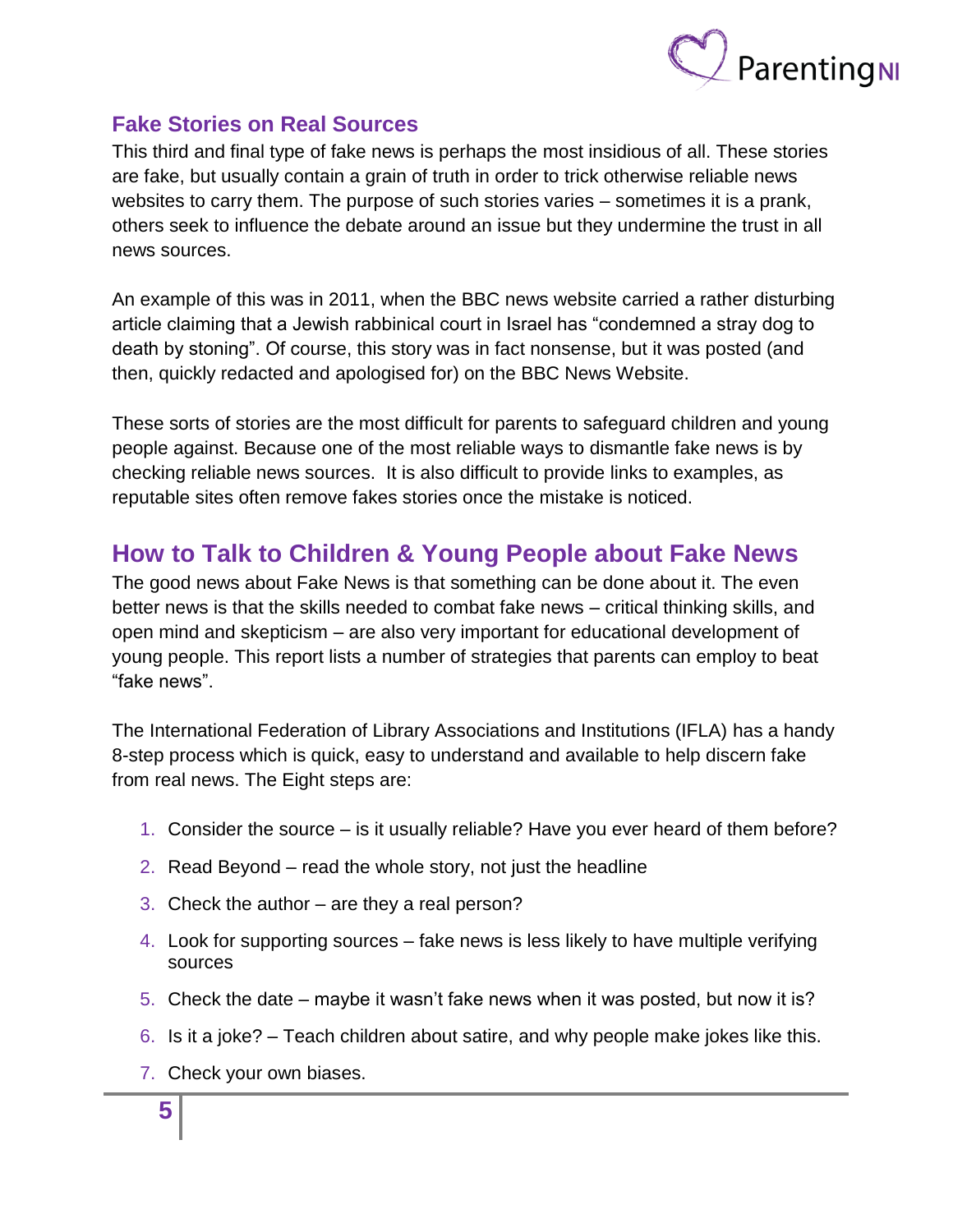

8. Ask the Experts – a teacher, a fact-checking website or tell children to ask you as a parent!

Parents might want also consider where their children get their news. Social media is the most likely place for fake news to spread, and 54% of 12–15 year olds say that they access news on Facebook and Twitter. Parents could consider speaking to their children and young people about the dangers of relying too heavily on social media.

Additionally, it is important that parents speak to children and young people about what is or is not news. Young people might follow sports news or celebrity gossip, and not necessarily think of it as "news". A 2015 survey in the United States found that young adults generally get harder news from more traditional news sites and "softer" lifestyle news from social networks (Associated Press, 2015). However, these types of news stories are by no means immune to fakery – and thus it is vital that parents engage with children and young people on these as well.

But *how* does a parent have these sorts of conversations? Often they can be anxious about what their child or young person is reading, but are unsure on how to have that conversation.

#### **How to Talk about Fake News**

PBS (2017) – the American equivalent of the BBC – has a few helpful tips on how to speak to a child regarding fake news. They suggest:

- Find out what your child already knows ask them "what have you heard?"
- Explain simply don't get into a philosophical debate about objective truth with a 10 year old. Explain that sometimes people might lie, and why.
- Listen and acknowledge children often feel misrepresented or unhappy with the news they read. It is important to listen to what they are feeling, and respond.

Parents can also improve children's media literacy during everyday activities. Common Sense media (2017) a non-profit that focuses on children and media suggests talking through content that children or young people are already consuming. For example, if your child or young person watches a lot of Youtube videos, ask them what they know about who created them, and why. This is a simple and easy way to build up to a conversation about "fake" content.

#### **Ask for Help!**

It is also important to remember that as a parent, you are *not* alone in this. In addition to the services offered by Parenting NI, there are a great deal of potential allies and helpers against fake news.

Speak to other parents about media literacy – ask the parents of your children's friends if they have spoken to their children about it.